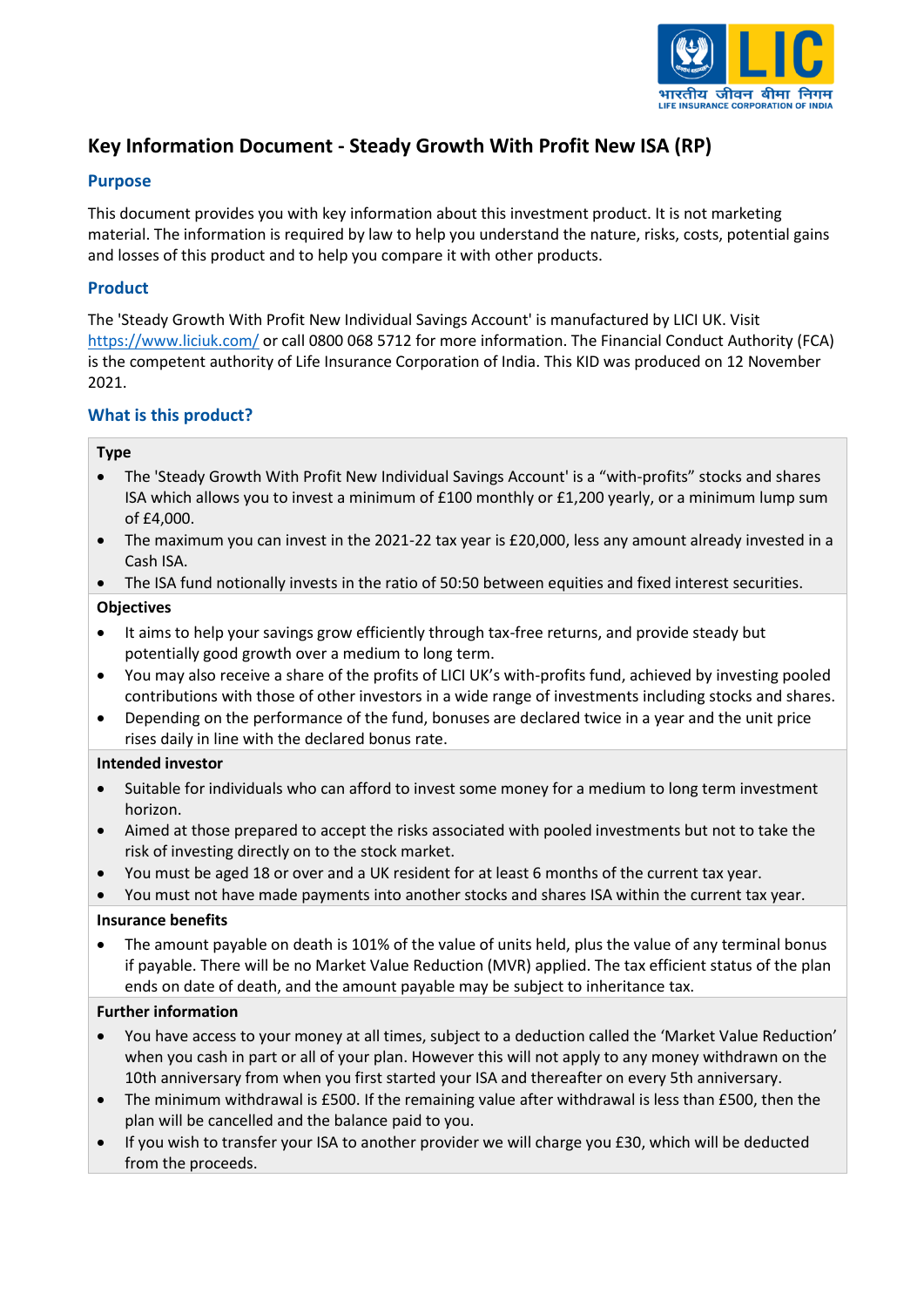

# **What are the risks and what could I get in return?**



The risk indicator assumes you keep the product for 10 years.

The summary risk indicator is a guide to the level of risk of this product compared to other products. It shows how likely it is that the product will lose money because of movements in the markets or because we are not able to pay you. We have classified this product as 3 out of 7, which is a medium-low risk class. This rates the potential losses from future performance at a medium-low level, and poor market conditions could impact the capacity of LICI UK to pay you. The value of your policy increases in line with the declared bonus. You may qualify for terminal bonus when you cash in all of your investment. The amount you get back on the plan is determined by the number of units you cash in and the unit price on that date. If LICI UK is not able to pay you what is owed, you could lose your entire investment.

#### **Performance Scenarios**

This table shows the money you could get back over the next 10 years, under different scenarios, assuming that you invest £1,000 per annum. The scenarios shown illustrate how your investment could perform. You can compare them with the scenarios of other products. The scenarios presented are an estimate of future performance based on evidence from the past on how the value of this investment varies and are not an exact indicator. What you get will vary depending on how the market performs and how long you keep the product. The stress scenario shows what you might get back in extreme market circumstances, and it does not take into account the situation where we are not able to pay you. The figures shown include all the costs of the product itself, and includes the costs of your advisor or distributor. The figures do not take into account your personal tax situation, which may also affect how much you get back. Do not forget that inflation would reduce what you could buy in the future with the amounts shown.

| Investment: £1,000 p.a.  |                                           | 1 year    | 5 years  | 10 years |
|--------------------------|-------------------------------------------|-----------|----------|----------|
| Stress scenario          | What you might get back after costs $(f)$ | £950      | £5,000   | £10,000  |
|                          | Average return each year (%)              | $-5.00\%$ | 0.00%    | 0.00%    |
| Unfavourable<br>scenario | What you might get back after costs (£)   | £950      | £5,000   | £10,067  |
|                          | Average return each year (%)              | $-5.00\%$ | $0.00\%$ | 0.12%    |
| Moderate<br>scenario     | What you might get back after costs (£)   | £989      | £5,648   | £12,544  |
|                          | Average return each year (%)              | $-1.07%$  | 4.09%    | 4.08%    |
| Favourable<br>scenario   | What you might get back after costs (£)   | £1,087    | £6,633   | £15,639  |
|                          | Average return each year (%)              | 8.65%     | 9.57%    | 7.99%    |

# **What happens if LICI UK is unable to pay out?**

If we are unable to pay you what you are owed under the policy terms, then you may be able to reclaim some of your investment through the Financial Services Compensation scheme. The details are available at [https://www.fscs.org.uk/what-we-cover/.](https://www.fscs.org.uk/what-we-cover/) There are no limitations or conditions attached to this scheme.

# **What are the costs?**

The Reduction in Yield (RIY) shows what impact the total costs you pay will have on the investment return you might get. The total costs take into account one-off, ongoing and incidental costs. LICI UK reserves the right to alter the charges.